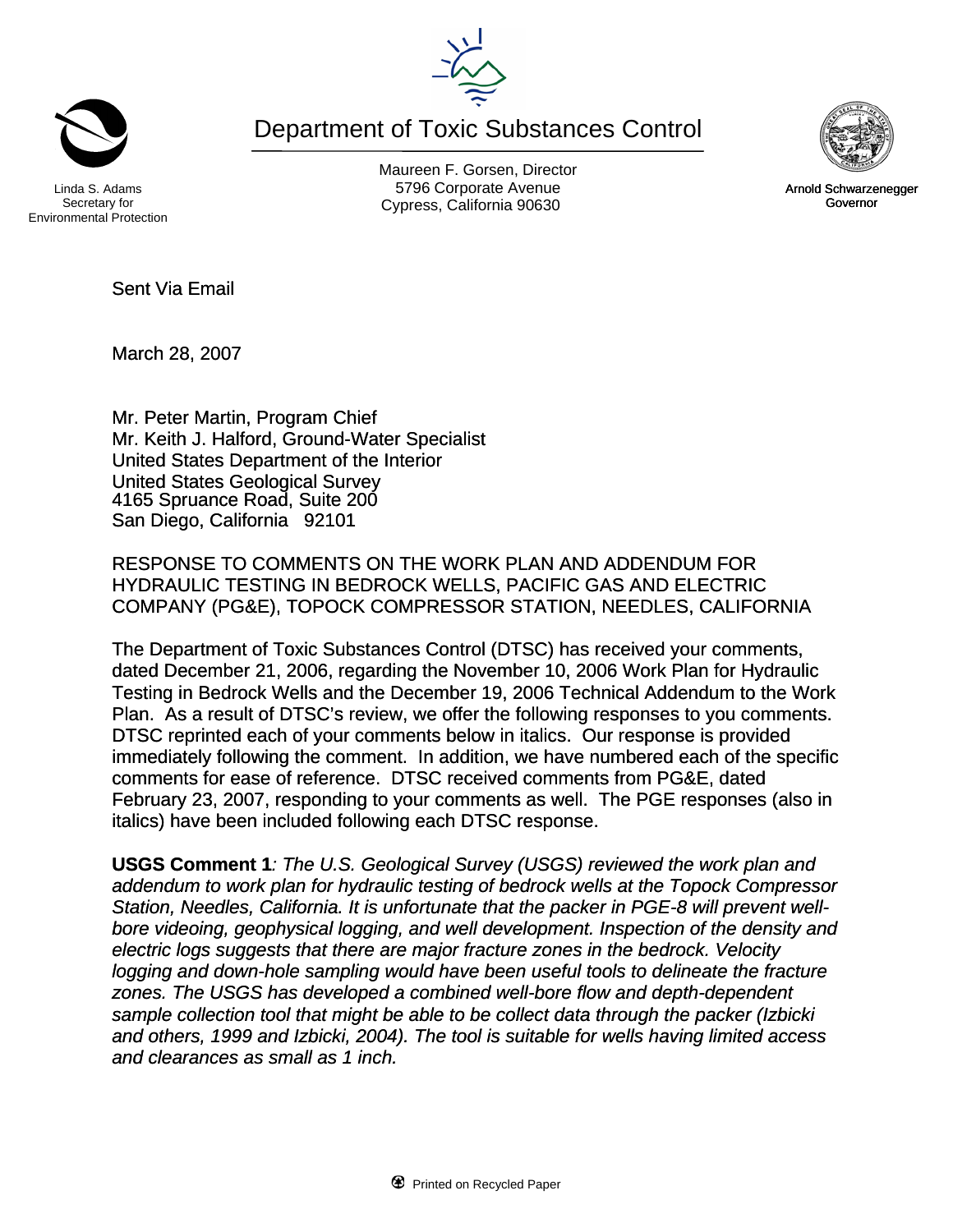Mr. Peter Martin March 28, 2007 Page 2

**DTSC Response to Comment 1**: DTSC is requiring that a smaller video camera be used to establish the condition of the well below 360 feet bgs. This may be completed after aquifer testing of PGE-8 to allay any concerns regarding the camera lodging and blocking the packer pipe. After the video is conducted and the condition of the screened interval is determined, the potential for flow logging and depth sampling will be evaluated again. At that time, DTSC will determine if PG&E should conduct surveys within well PGE-8 to evaluate vertical hydraulic gradients and conductive zones within the bedrock unit. DTSC encourages USGS input regarding sampling and logging of well PGE-8 once the video is completed.

*PG&E Response to Comment 1: The screened interval of PGE-8 is made up of alternating sections of screen and blank casing that were hung in the open borehole. There are no reliable records of the depth of the screened sections. Without a video log to confirm where the screens are, there is significant uncertainty about where to attempt flow logging. Unless the borehole has caved in behind the screen, water can flow freely in the open annular space between the screen and the borehole walls. Therefore, the location where water enters the borehole during pumping could be remote from the location of the conductive fractures, particularly if the screen is partially obstructed. Due to the unusual construction of this well, flow-logging results would be inconclusive at best for locating discrete zones of higher yielding fractures. Without a video log to evaluate the location and condition of the screened intervals, flow logging would likely not provide useful information.* 

*The geophysical contractor (Welenco), who provided the video log of the upper section of the well, attempted to access the 3" injection tubing that extends through the packer. However, the camera could not be manipulated to enter the tubing, which is not centered in the well bore. There would be similar problems trying to get the flow logging tool to thread through the injection tubing and a possible risk of damage to the tool when pulling it back if there are any sharp or jagged edges on bottom section of the injection tubing.* 

*In summary, the presence of the packer and injection tubing in the well presents a significant obstacle to the installation and use of the flow logging tool. The construction of the well is likely to make the results of flow logging difficult to interpret. The USGS aquifer test analysis suggests that even at a conservative pumping rate of 10 gpm from PGE-8, water level response might be observed in nearby alluvial wells. Even if it were possible to obtain a reliable log of flow in the well, understanding the in-well flow patterns in PGE-8 would not be useful in interpreting the results of the aquifer test if drawdown is observed in alluvial wells. We are therefore not recommending the flow logging / depth-specific sampling option be incorporated into the currently planned scope of work at PGE-8.* 

**USGS Comment 2***: The following comments are in response to the proposed hydraulic testing activities presented in Section 4:*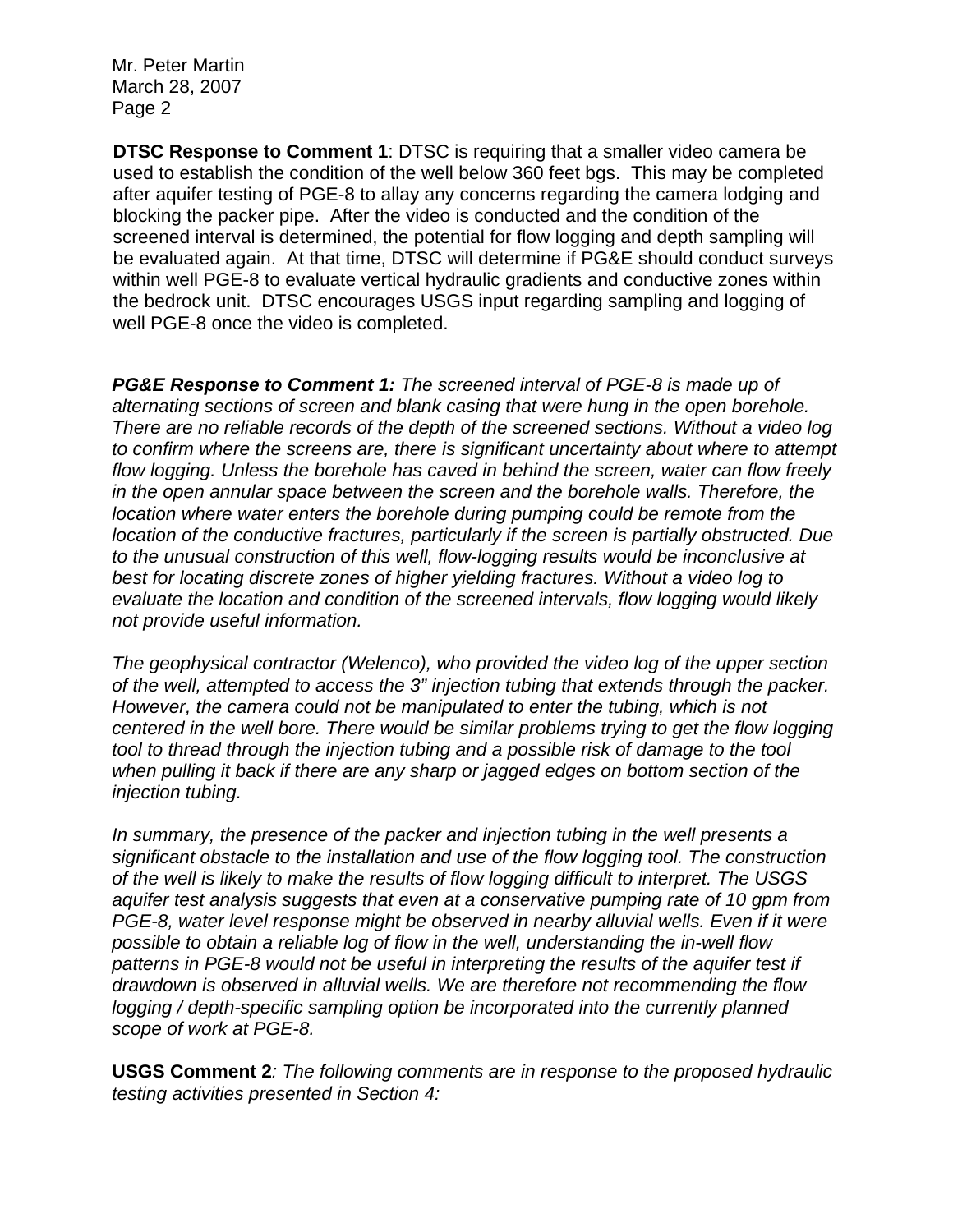Mr. Peter Martin March 28, 2007 Page 3

*The permeability of potential fault zones should be tested with site-specific numerical models if production exceeds 5 gallons per minute (gpm) while pumping PGE-7 or PGE-8. The radius of investigation should exceed a few hundred feet. Aquifer-test results could be analyzed with permeable fault zones included in the analysis to test the likelihood and potential extent of these features (fig. 1).* 

**DTSC Response to Comment 2**: DTSC agrees that this could be a possible direction if production exceeds 5 gallons per minute at PGE-7 or PGE-8. DTSC's conditional approval of the workplan will require PG&E to consider this proposal and to provide a response to this comment. After DTSC receives PG&E's response, it will be forwarded to the USGS and relevant stakeholders. DTSC will determine, in consultation with the USGS, how to direct the aquifer analysis if this situation arises.

*PG&E Response to Comment 2:* No response was contained in PG&E's February 23, 2007 letter.

**USGS Comment 3**: *Nearby alluvial wells should be monitored in addition to bedrock wells during the PGE-7 and PGE-8 pumping tests. The leaky boundary response to pumping PGE-8 at 26 gpm during the 1969 aquifer test suggests that the alluvial aquifer is a permeable source of water relative to the bedrock. Lateral and vertical hydraulic conductivity of the bedrock can be quantified if water levels in the alluvial wells respond to pumping from the bedrock. Wells MW-38D, MW-38S, MW-24A, and MW-24B in addition to well MW-24BR should be monitored while pumping PGE-7. Wells MW-24B, MW-24BR, PGE-7, MW-38D, MW-38S, MW-09, and MW-10 should be monitored while pumping PGE-8.* 

**DTSC Response to Comment 3**: The workplan lists several alluvial wells for monitoring the PGE-8 test including those recommend by the USGS. However, the workplan is less clear regarding observation wells for the PGE-7 test and DTSC has required that PG&E clarify which wells will be included. DTSC has required that well MW-24A be included as an observation well as requested by the USGS and PG&E's February 23, 2007 letter confirms that it will be added. DTSC has also requested that some or all of the shallow and mid-depth wells at wells PT-7, PT-8, and PT-9 (all yet to be installed as part of the Upland In situ Pilot Test) be utilized as observation wells.

**PG&E Response to Comment 3:** PG&E already had plans to monitor all of the above wells except MW-24A. MW-24A will be added to the list of monitoring wells equipped with pressure transducers for aquifer testing at PGE-7.

**USGS Comment 4**: Lateral and vertical hydraulic conductivity of the bedrock was estimated as 0.5 and 0.1 ft/d, respectively, by reinterpreting the 26-hour, Dames and Moore test of PGE-8 as a leaky aquifer response (fig. 2). Bedrock transmissivity of 100 ft²/d was estimated. A range of specific storages between 0.3E-6 and 3E-6 1/ft were